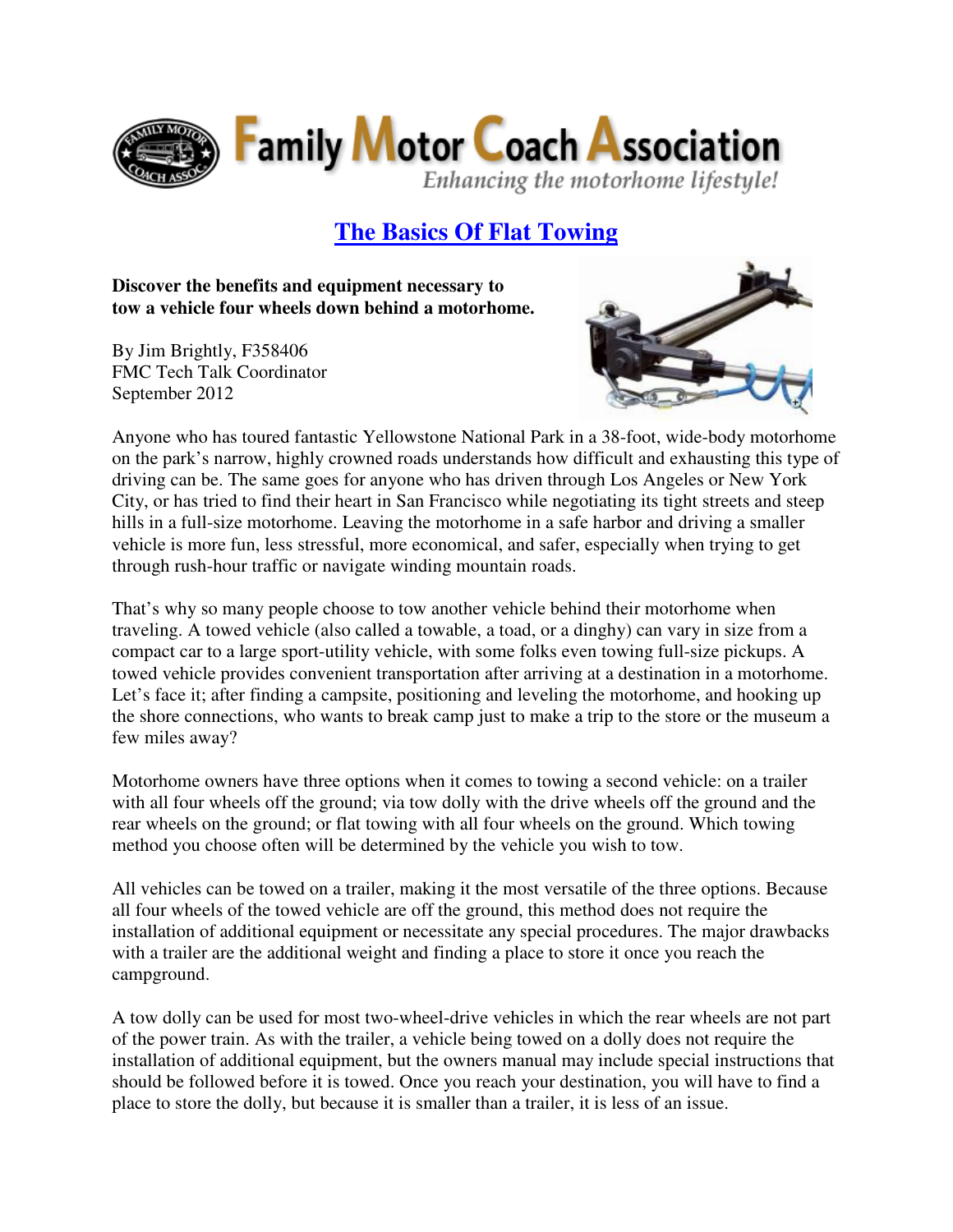Flat towing, or four-wheels-down towing, is the most popular method of towing among motorhome owners, because of its simplicity and convenience. This type of towing requires the installation of a base plate on the towed vehicle and the use of a tow bar that links the motorhome and the towed vehicle. Because all four wheels travel on the ground, the automobile manufacturers approve only certain vehicles to be towed in this manner, and each vehicle will include special instructions and procedures that must be followed before, during, and after towing. The most significant benefit of flat towing is that once a destination is reached, it takes little time to disconnect the towed vehicle from the motorhome, and, other than the tow bar itself, there is nothing to store.

The towing method(s) approved by the manufacturer for a particular vehicle are typically detailed in the vehicle's owners manual under a heading such as "Recreational Towing." Whether you already own a vehicle you would like to tow or are looking to purchase a new or preowned vehicle to tow, always check the owners manual to determine how it can be towed.

Because flat towing is so popular and the number of vehicles that can be towed in this manner is limited, *Family Motor Coaching* has compiled a list of vehicles that can be towed four wheels down for each model year since 1999. The "Towables For 2012" story, which includes 2012 model-year vehicles, was published in the January 2012 issue of FMC (page 58). FMCA members can access the 2012 guide and previous lists by visiting www.FMCmagazine.com.

## **The Art Of Towing**

Fortunately, it doesn't take much effort or equipment to turn a motorhome into an efficient towing vehicle, as most are equipped with a receiver hitch and a taillight connector at the factory. However, a bit more effort must go into prepping a vehicle to be towed. While there are several things to consider when towing by any method, the following two items are very important when it comes to safety.

1. Do not exceed the motorhome's gross combination weight rating (GCWR) — the combined weight of the motorhome, the towed vehicle, and their contents.

2. The motorhome's gross vehicle weight rating (GVWR) — rather than the GCWR — is the key figure when considering the need for a supplemental brake system. The GCWR should be used when considering the total weight to be moved forward under the motorhome's power. You must use the motorhome's GVWR — the maximum allowable weight — for braking purposes. A motorhome's service brakes are designed for its GVWR, not its GCWR. Many motorhome manufacturers recommend the installation of a supplemental brake control system to activate the brakes on a vehicle, dolly, or trailer that is being towed. It's been discussed many times in the pages of Family Motor Coaching that the physics of weight enter the picture when you're towing, and you need the additional safety and peace of mind that supplemental braking gives you. Many of the supplemental brake systems include a breakaway safety device that will activate the towable's own service brakes should the motorhome and the towable become separated.

During the process of connecting the towed vehicle, dolly, or trailer to the motorhome, never allow yourself to be distracted. Use a checklist if you need it. I've found that a laminated list and a dry-erase marker work the best. If you do become distracted before the hookup is completed, start over. After all, if you've forgotten something and your towed vehicle, dolly, or trailer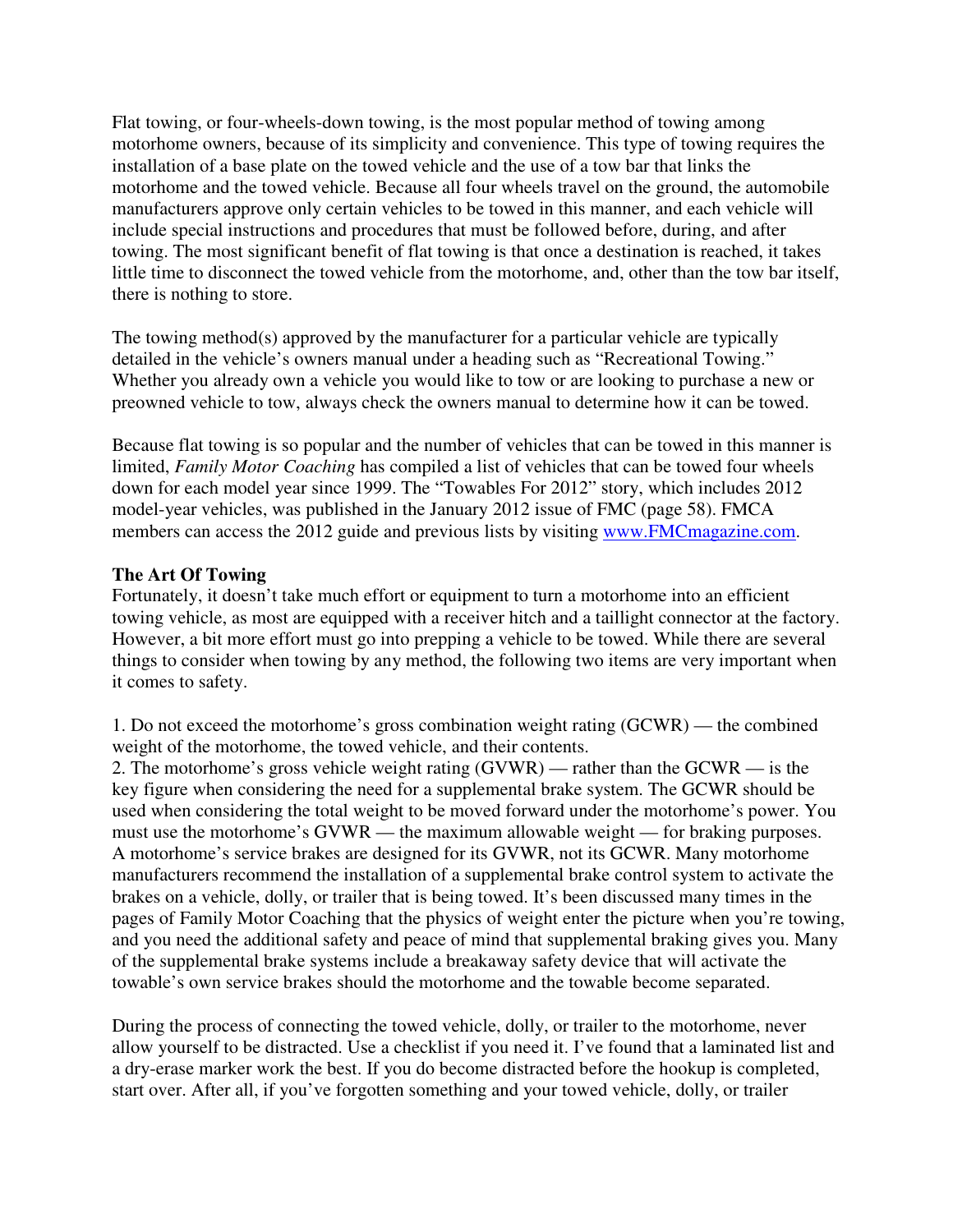breaks free, the result could be catastrophic. My suggestion is to get into a daily (or departure) routine. If you hook up the towed vehicle, including coupler, safety chains/cables, lights, etc. the same way each time, it becomes second nature. Before buckling in to drive away, always do a final walk around. Make sure all the lights work properly, no trash or equipment is left lying around, and the towed vehicle is properly set up for towing.

When hooking up the safety chains (or cables), make sure to cross them under the coupler between the tow bar or dolly/trailer tongue and the receiver. This method offers two safety improvements over simply attaching the chains in parallel. Should the coupler become disconnected from the hitch, the crossed chains will not only support the coupler/tow bar, but they also tend to hold the towed vehicle, dolly, or trailer in a straight line behind the motorhome. Safety chains connected to the motorhome in parallel will allow the coupler/tow bar to fall down to the pavement and the towed vehicle to wander back and forth to the limit of the chains, which could cause severe damage to both vehicles

## **Flat-Towing Equipment**

The tow bar assembly transports vehicles with all four wheels touching the ground. In general, flat towing is the easiest and the least expensive towing method. Most tow bars are rated from 3,500 pounds to 5,000 pounds, with a few offerings that are rated up to 10,500 pounds (or even higher). The system usually consists of two elements: the tow bar (or wishbone portion) that connects the motorhome and towed vehicle, and the base plate, which attaches to the chassis of the towed vehicle. The tow bar is more generic, while the base plate is designed and made for a particular vehicle or a chassis that is used on a number of models. The base plate provides a secure point of attachment for the tow bar.

Many tow bar manufacturers offer motorhome-mounted tow bars that remain attached to the motorhome and connect to the towed vehicle's base plate only when the car is being pulled. This type of tow bar offers the advantage of a built-in storage location (on the back of the motorhome) and a cleaner-looking towed vehicle. They also have the advantage of applying their weight to the rear of the motorhome instead of to the front of the towable. Folding models that can be flipped and stowed horizontally or vertically on the base plate of the towed vehicle also are available.

While flat towing with a tow bar is favored by many motorhome owners, there are some disadvantages to this method. First, tow bar base plates tend to be unique to a particular model, and if a base plate does not exist for your vehicle, a custom-made installation can be expensive. During flat towing, some portions of the towed vehicle's drivetrain (tires, wheel bearings, driveshaft components, etc.) will undergo wear and tear. Plus, many vehicles cannot be towed in this manner without drivetrain modification. Remco Manufacturing produces a lube pump that will continuously lubricate the transmission's inner gears while the vehicle is being towed. Remco officials can tell you whether your vehicle can be towed four wheels down without modification and, if not, whether the company has a lube pump that will work on your vehicle.

With virtually all tow bar systems, the motorhome cannot be backed up when the towed vehicle is attached. Almost every time a flat-towed vehicle is backed, even with an assistant driver attempting to control the towed vehicle's steering wheel, its front wheels will try to crank to their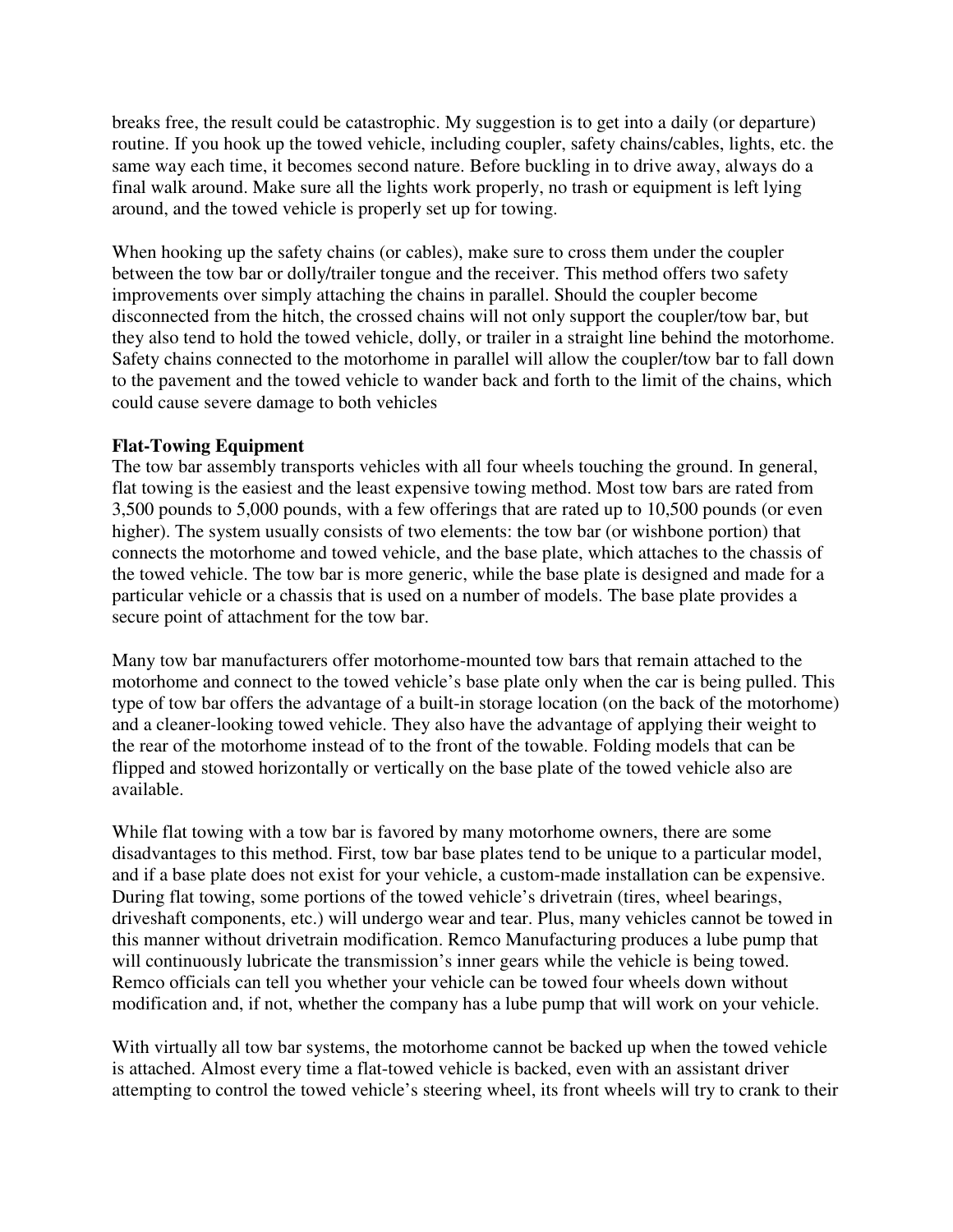stops on one side or the other — sometimes resulting in injury to the person holding the steering wheel. This is caused by the caster angle in the front end of the towed vehicle. To be on the safe side, don't back up with any tow bar.

While tow dollies and trailers come with lights and can be equipped with brakes, motorhomers who choose to flat tow must equip the towed vehicle with a light kit or wire into the towed vehicle's lighting system. These vehicles also should include a supplemental braking system.

# **Tow Bars And Base Plates**

In the RV world, several companies account for the majority of tow bars purchased, and they are highlighted in this story. While there are other tow bar manufacturers that produce quality products not listed here, investigating the products from one or more of these companies is a great place to begin your search.



**Blue Ox** offers an excellent brochure that includes its lineup of tow bars and towing accessories. The company produces 11 tow bars, but this article will highlight only those rated up to 10,000 pounds, although they make models rated up to 120,000 pounds. All of the featured tow bars include a three-year warranty.

The Blue Ox Aventa LX has a ball-in-socket design that is said to reduce wear points and to allow for an extremely strong and durable attachment between the motorhome and the towed vehicle. It is a Class IV tow bar rated for up to10,000 pounds. The tow bar weighs approximately 42 pounds and has rubber boots to protect it from road grime. Its 360-degree swivel allows the motorhome and towed vehicle to be out of alignment or on uneven surfaces during the hookup process. It includes a foldaway feature that allows the tow bar to be stored on the back of the motorhome.

The Aladdin aluminum tow bar is a Class III tow bar for use with towed vehicles up to 7,500 pounds. It weighs less than 36 pounds and stores on the back of the RV. The Alpha tow bar is touted as an easy-to-use foldaway tow bar with a capacity of 6,500 pounds. It mounts and stores on the back of the RV, weighs less than 40 pounds, and includes 7,500 pound-rated safety cables.

The Acclaim is a Class III tow bar (tows vehicles up to 5,000 pounds) with easy-release handles and rubber-protected arms that give it a maintenance-free design. It weighs 35 pounds.

Blue Ox's Adventurer is the newest tow bar in the company's lineup and is aimed at part-time RVers who are interested in a less expensive, universal tow bar. It is a Class III tow bar for use with towed vehicles up to 5,000 pounds, and it can be adapted to almost any vehicle. Its legs, which fold together for easy storage, are adjustable from 16 inches to 34 inches. It has a 2-inch ball coupler and weighs less than 36 pounds.

Another Class III tow bar for use with towed vehicles up to 5,000 pounds, the Ambassador is an entry-level model said to offer a maintenance-free design at an inexpensive price. It can be used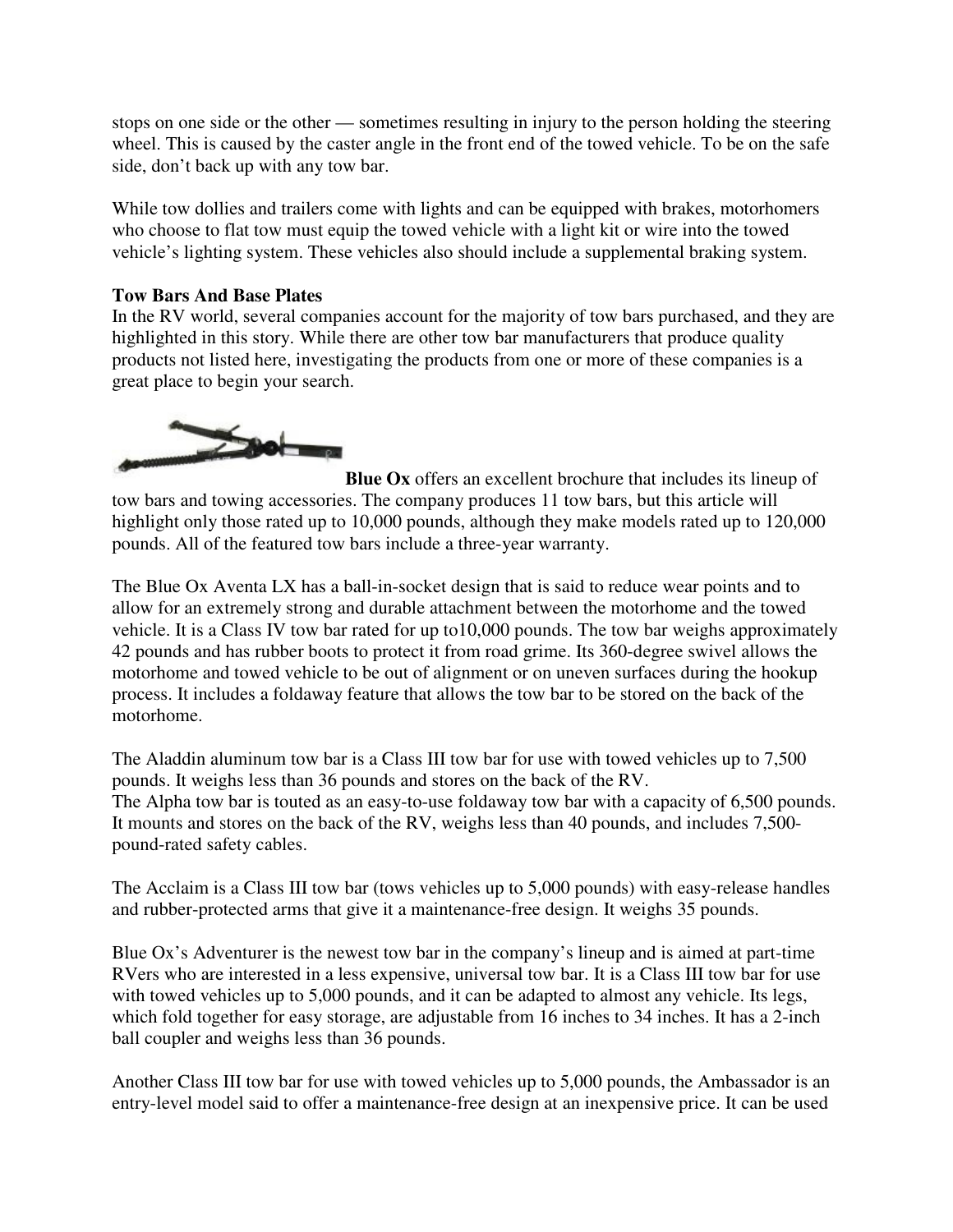only with base plates that have 24-inch centers. The Ambassador offers quick mounting and dismounting, weighs 24 pounds, and attaches to the towed vehicle's base plate.

The Allure is designed to fit and haul heavy-duty vehicles and offers 10,000 pounds of towing capacity. Its adjustable legs provide for easier coupling and uncoupling. The Allure stores in the motorhome's receiver when not in use. It is said to have superior handling on rough terrain and a tight turning radius. It includes a clevis connection that is manufactured to the client's specifications.



**Demco Manufacturing Company** may be best known for its lineup of tow dollies, but the company also offers several tow bars, all rated above 5,000 pounds towing capacity. All Demco tow bars come with safety cables.

The Commander weighs in at 41 pounds, is rated at 6,000 pounds towing capacity, and remains on the coach's rear when not connected to the towed vehicle. Its independent, self-supporting arms facilitate hookup.

The Dominator weighs 30 pounds and has 7,500 pounds of towing capacity. It is constructed of marine- and aircraft-grade aluminum alloy with steel used in areas where the greatest wear occurs. It, too, has self-supporting arms. The Dominator remains on the coach's rear.

The Excali-Bar II, which is also stored on the rear of the coach, is the company's heftiest tow bar, with 10,500 pounds of rated towing capacity — assuming the hitch is also up to the task. It weighs 46 pounds and has solid stainless-steel connecting arms, as well as gold-sealed lock collars to prevent dirt, grime, and moisture from getting into the connecting arms.

The Kwik-Tow collapsible rigid tow bar is rated at 5,000 pounds and can be carried on the front of the towable or removed, collapsed, and placed in a motorhome's storage compartment when not in use. It weighs 40 pounds. The arms adjust from 20 inches to 36.5 inches.



**Roadmaster Inc.** offers several tow bar models and designs with base plates to match — that are split into two subcategories: Classic and All-Terrain.

The Classics start with the Tracker, which is Roadmaster's basic tow bar. The Tracker is a rigid A-frame tow bar that is rated at 5,000 pounds, weighs only 22 pounds, and comes with a safety crossbar to fit Roadmaster mounting brackets. Its design holds the tow bar rigid while in use, but the A-frame can be folded so that the tow bar legs come together for easier storage.

The StowMaster is rated at 6,000 pounds, mounts and stores on the front of the towed vehicle, but can be removed easily with just two pins. The Stowmaster utilizes stainless-steel arms, an internal safety collar that prevents separation of the tow bar, a full-length safety crossbar, selflubricating nylon bushings to eliminate friction between the inner and outer arms, and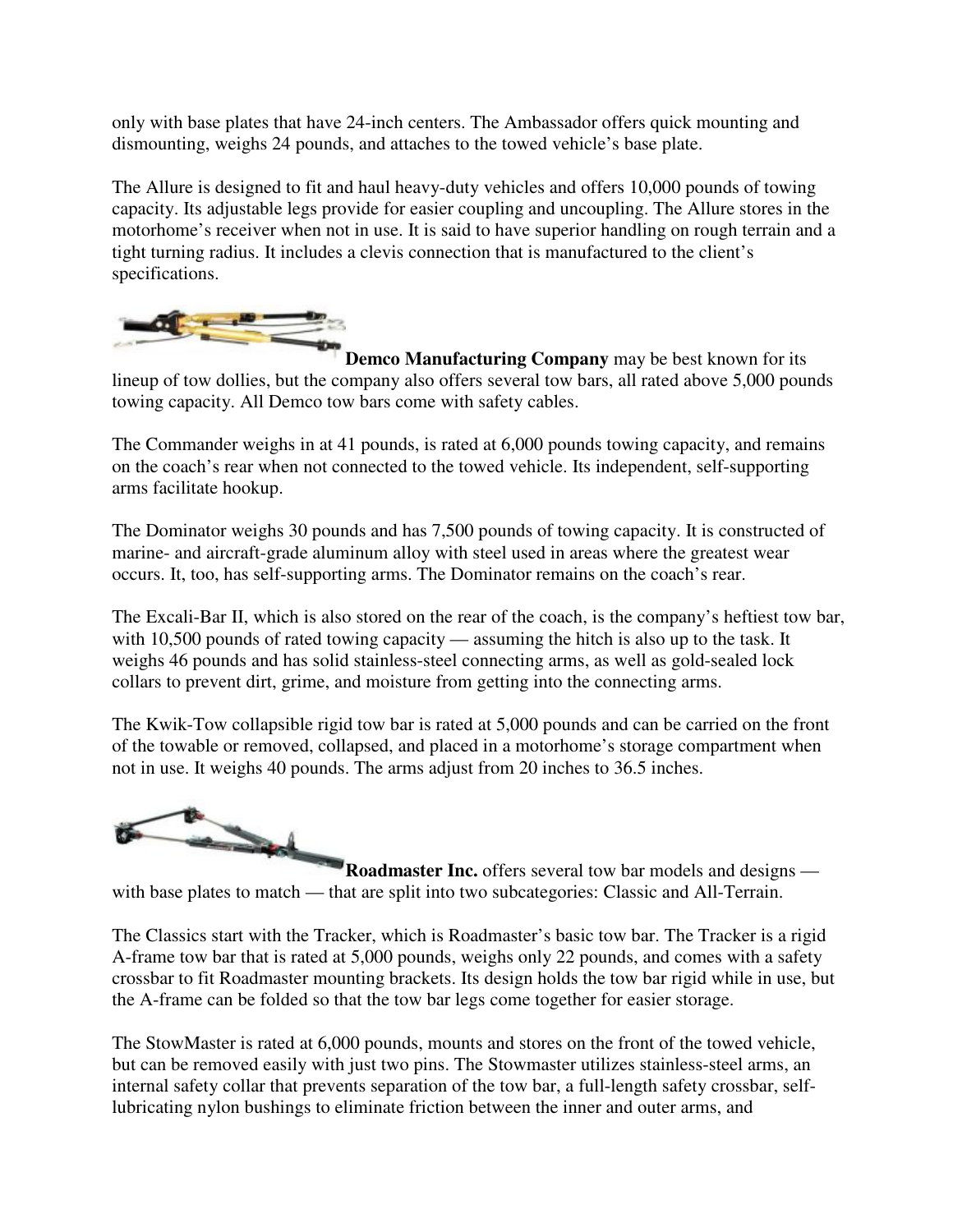Roadmaster's trademarked Autowlok, which allows the arms to be adjusted for easy, one-person hookup. The Stowmaster is available with a pintle ring connector or a ball coupler.

The Falcon 2 is rated at 6,000 pounds, stores on the back of the motorhome, includes a fulllength steel crossbar, solid stainless-steel inner arms, a stainless-steel locking mechanism, a powder-coat finish, and a patented automatic storage latch that doesn't require a pin to secure.

Roadmaster's All-Terrain tow bar lineup starts with the Sterling, which offers 6,000 pounds of towing capacity, and comes with safety cables and a wiring cord that are routed through the center channel guides. Sterling has a unique design due to its aluminum outer arms and solid stainless-steel inner arms. The tow bar includes EZ Hook safety cables that the factory claims are much easier to connect and disconnect. When not in use, it stows on the back of the motorhome. The tow bar also incorporates the nonbinding All-Terrain Freedom Latch.

The Falcon All-Terrain has the same features as the Falcon 2, with the addition of Roadmaster's nonbinding technology. According to factory literature, with the All-Terrain Freedom Latch, you'll never struggle to connect or disconnect your tow bar — the Freedom Latch releases the tow bar at any angle, level, or bind.

The StowMaster All-Terrain has all the same features as the 6,000-pound-rated StowMaster Classic, with the addition of Roadmaster's All-Terrain nonbinding technology.

If you wish to tow a full-size van, pickup, or a Hummer and your motorhome has a hitch with the necessary rating and a GCWR high enough to handle the weight of these vehicles, the BlackHawk 2 All-Terrain merits consideration. Rated at 10,000 pounds towing capacity, it is one of the highest-rated folding tow bars on the market.

A relative newcomer to the tow bar market is **NSA RV Products Inc**. and its ReadyBrute RV Tow Bar. The ReadyBrute is an all-aluminum tow bar that is rated at 8,000 pounds towing capacity. This self-locking tow bar features a nonbinding clevis design that is said to make it easy to hook up and unhook, even when the tow bar is not aligned with the motorhome. The ReadyBrute includes rubber boots that cover the arm extension to help keep operation smooth, and a powder-coat finish for extra durability. The tow bar weighs 30 pounds and stores on the back of the motorhome when not in use.

The company also offers the ReadyBrute Elite RV Tow Bar, which is a combination tow bar and supplemental braking system. This dual-purpose tow bar includes the same features as the ReadyBrute but also adds the company's ReadyBrake Supplemental Surge Braking System, which is built into the front of the tow bar. The system uses the weight of the towed vehicle to stop it. When the driver steps on the motorhome brakes, the towed vehicle pushes forward to activate the towed vehicle brakes via a tow-bar-mounted lever and aircraft cable. The allaluminum tow bar weighs 40 pounds.

## **Summation**

Several options are available for those who wish to tow another vehicle when traveling. Although motorhomers have their preferences — and this story focuses on flat towing — there is